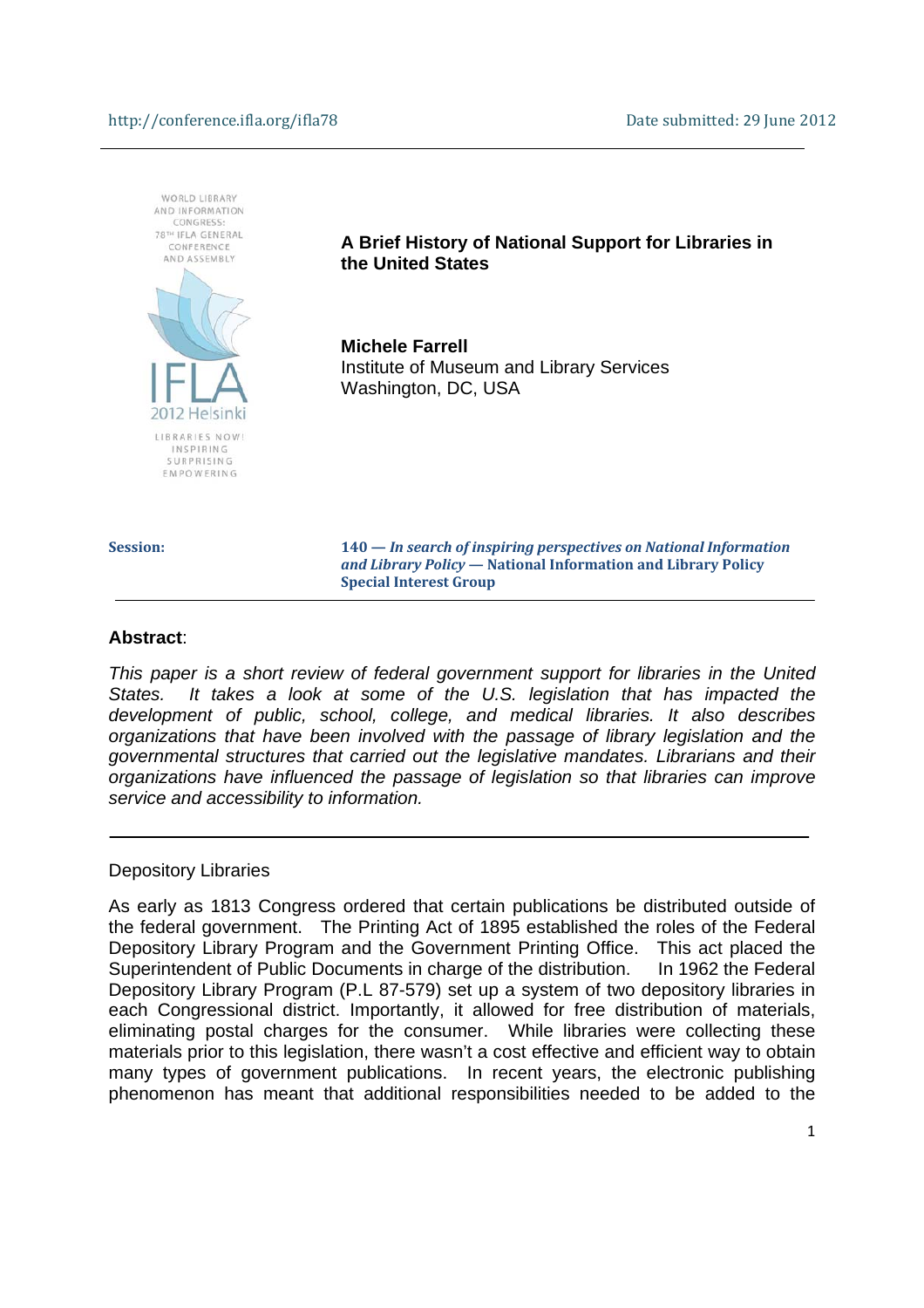Superintendent. The Government Printing Office Electronic Information Access Enhancement Act of 1993 (P.L. 103-40) required the Superintendent to maintain an electronic directory of federal electronic information, provide access to laws and other publications, and operate an electronic storage facility. Currently, there are 1,250 federal depository libraries where researchers can access U.S. government publications (Bogart, pg. 111). The need for access to legislative information also brought about the development of state libraries.

# State Libraries

Between 1816 and 1819 Pennsylvania, Ohio, Illinois, New Hampshire, and New York established libraries primarily for the use of the state legislatures. When the State Library of New York was started the objective was to be a public library for the use of government and the people of the state (Lane, pg. 18). By 1840 there were 22 state libraries organized, and by 1876 every state had a library located in its capitol. These libraries primarily housed law collections (Lane, pg. 18). In 1890 Massachusetts was the first to organize a state agency for the extension and promotion of public libraries through the creation of a State Board of Library Commissioners. It is still operating today. By 1909, 34 states had created such commissions or boards (Lane, pg. 25). Today, the responsibility for public library development is written into the state constitutions in Michigan and Rhode Island (Himmel and Wilson, pg. 21). Over time state librarians realized that they needed to work together to resolve common issues so they came together in 1956 and formed the Association of State Library Agencies, a unit of the American Library Association (ALA). This unit is now called the Association for Specialized and Cooperative Library Agencies (ASCLA) and includes staff that work at state agencies as well as others who are interested in their work. It has over 800 members. The Chief Officers of State Library Agencies formed an independent agency called COSLA in 1973 (Casey, pg. 159). Limited to just the heads of the state libraries, COSLA is still going strong and meets twice a year to discuss library issues.

## Library Services to the Blind

The Library of Congress, large urban libraries, and state libraries have played a role in library development to provide materials for the blind. John Russell Young, the Librarian of Congress in 1897, established a reading room for the blind with about 500 books and music items in raised characters. Not only was the national library providing a collection but, in the 1890s, the Boston Public Library, the Free Library of Philadelphia, the Chicago Library, the New York City Free Circulating Library for the Blind, and the Detroit Public Library began to offer library materials to the Blind. The New York State Library was the first to create a department for the Blind. In 1913, Congress mandated that one copy of each book in raised characters, made for educational purposes under government subsidy by the American Printing House for the Blind, was to be deposited in the Library of Congress. Slowly materials were being made available for the Blind. A turning point came when President Hoover signed the Pratt-Smoot Act in 1931. It provided for broader support for services to the Blind. This act authorized an annual appropriation of \$100,000 to the Library of Congress to provide books for blind adult residents in the United States and its territories. This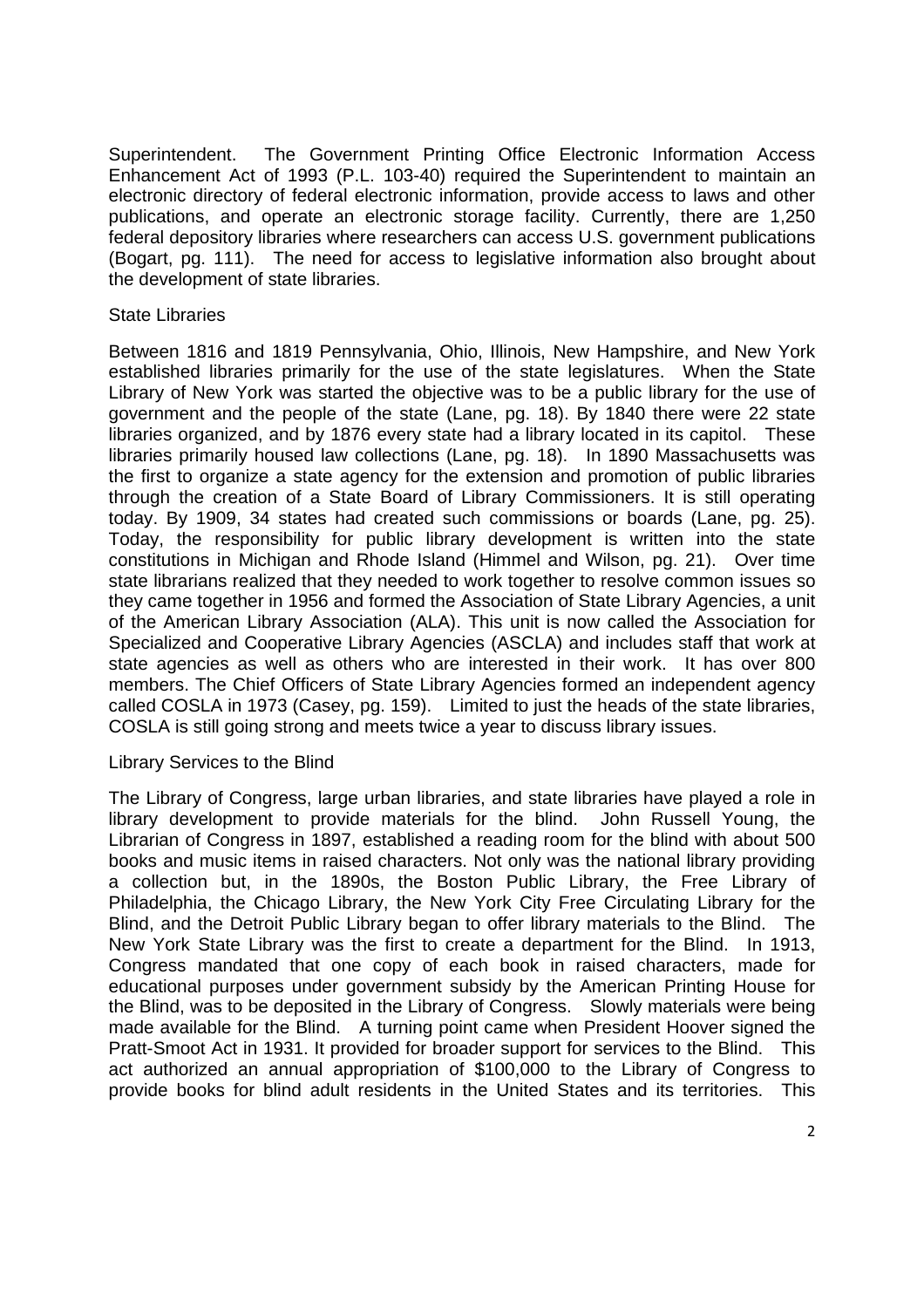program evolved into the National Library Service for the Blind and Physically Handicapped. Services to the blind were also improved in the 1933 because a uniform system of Braille in English and the talking book were developed. In 1952, the legislation was expanded to include services to blind children. Ten years later the program added collecting and maintaining a library of musical scores and instructional text for the blind and in 1966, P.L. 889-522 authorized talking-book services to all persons who could not read standard print because of visual or physical disability. Still barriers remained and in 1996, Senator Chaffee introduced an amendment to the Copyright Act that eliminated the need for government and nonprofit agencies to seek permission from publishers or copyright owners to reproduce printed materials in special formats for blind or physically handicapped readers (NLS That All May Read, pg. 2). There are currently 57 regional libraries for the blind and 86 subregionals. (NLS Factsheet)

# Public Library Development and the Library Services Act

After World War II, many changes took place in the United States. The Interstate Highway System was created and American war veterans were going back to school, starting families, and finding jobs. The library field worked to move legislation forward to create an early foundation for the *information* highway. In 1948, the ALA Committee on Postwar Planning published A National Plan for Public Library Service (Prentiss, pg. 85). This planning document was instrumental in bringing about landmark legislation. On June 19, 1956 Congress passed the Library Services Act. This act authorized a maximum of \$7.5 million a year in federal funds to enable states and territories to extend and improve public library services in areas with less than 10,000 population (P.L. 597) (Frantz, pg. 2). President Eisenhower said it should "stimulate the state and local communities to increase library services available to rural Americans" (Frantz, pg. 3). In 1960, P.L. 86-679 was passed and this extended the Library Services Act for five years. Some of the achievements of the Library Services Act include the purchase of 288 bookmobiles and the addition of approximately 800 new staff to state library agencies. (Lancour, pg. 114) It also helped establish multitype library systems and public library systems. The movement toward regional and statewide library networks would continue under the Library Services and Construction Act.

Federal Support for Public Library Construction

On February 11, 1964 President Johnson signed into law the Library Services and Construction Act P.L. 88-269 (Frantz, pg. 3). Known as LSCA, this act was part of the Great Society program that President Johnson designed to help poor and working class Americans. The program was managed by the Office of Library Programs in the Office of Education, which became the U.S. Department of Education in 1979. Amendments were added in 1966 which extended the law P.L 89-511 and made it effective through June 30, 1971. LSCA broaden the scope of funds so that it was no longer limited to rural libraries. Some of LSCA's accomplishments included the purchase of 375 bookmobiles, the addition of 14 million books to library collections, and approval of 363 local public library construction projects in 53 states and territories(U.S. Congressional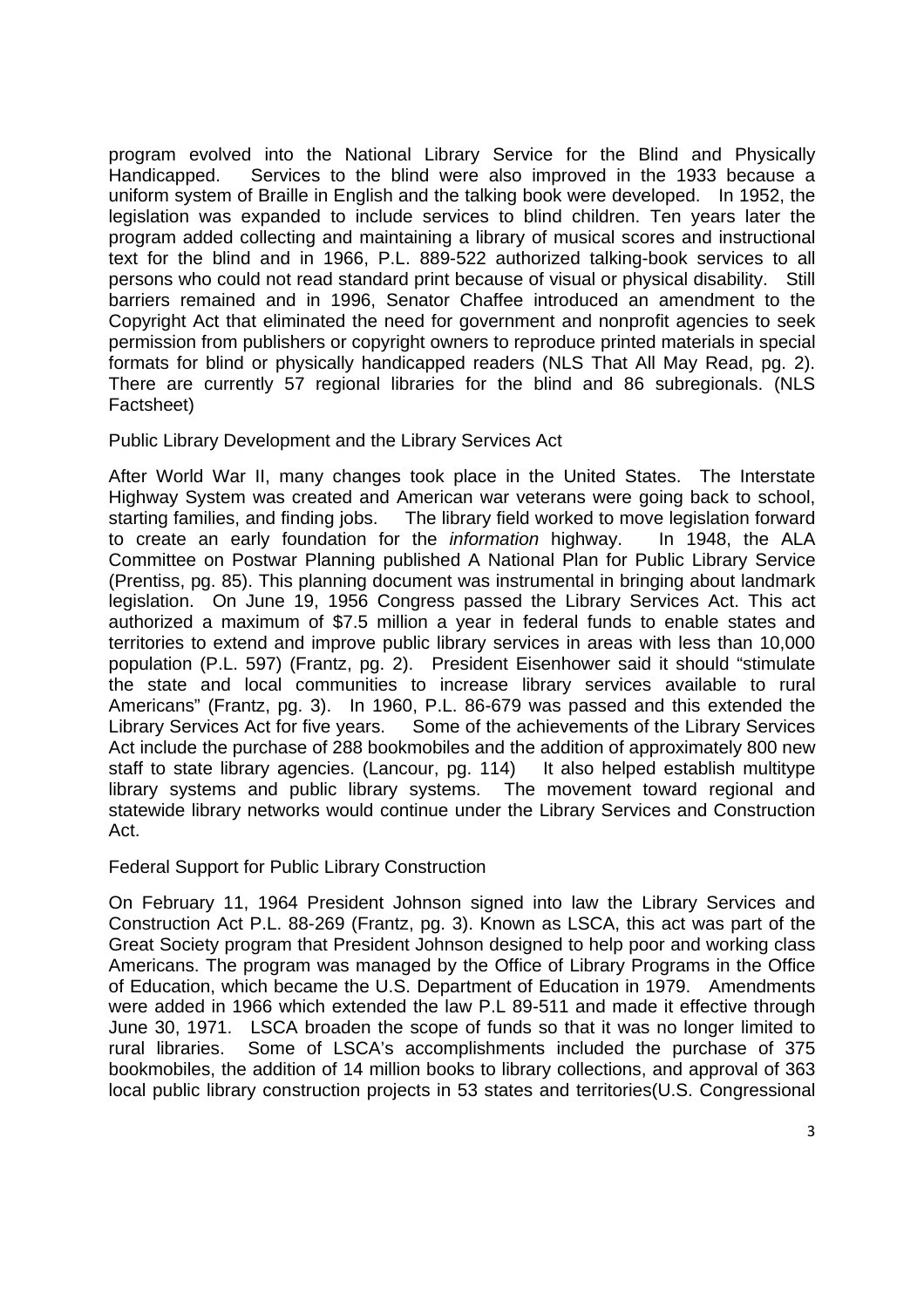Record, pt.11:13901). LSCA operated from 1964 to 1996 and was replaced by the Library Services and Technology Act (LSTA). However, starting in the 1970s Presidential support changed. Funding for LSCA continued, but each new administration questioned the need for support.

## Library Services and Technology Act

Federal funding for libraries continued to be questioned by Congress and in response the Museum and Library Services Act of 1996 Title II P.L. 94-462 was passed and it included the Library Services and Technology Act. The Museum and Library Services Act created the Institute of Museum and Library Services. This act transferred the library programs from the Department of Education to IMLS. The other major change was there would no longer be funding for construction. LSTA funds can go to state, public, school, or academic libraries, but the vast majority of the funds go toward projects in public libraries.

The legislation specified that the director serves for four years and that the position rotates every four years between someone with museum experience to someone with special competence in library and information science. It further clarified the administration of the agency by stipulating that there be a two Deputy Directors, one for museums and one for libraries. The legislation also states that the deputy director for libraries has to have a graduate degree in library science. The agency can receive gifts, bequests, and other contributions to assist with the functions of the agency. The purposes of the program are to stimulate excellence and promote learning and information resources in all types of libraries for all individuals of all ages; promote access through state, regional, national, and international networks; provides linkages among and between libraries; promote services to people of diverse geographical, cultural, socioeconomic backgrounds and to individuals with disabilities, and to people with limited functional literary or information skills. Only 3% of the funds can be used for administration of the program. The legislation states that 1.75% of the funds should support Native American Grants and 3.75% to support National Leaderships grants. There is also a competitive grant program for the Republic of the Marshall Islands, Federated States of Micronesia, Republic of Palau, Guam, American Samoa, and Commonwealth of the Northern Mariana Islands. In the Grants to States Program, where the bulk of the funding resides, each state is given a minimum allotment of \$340,000 and the US territories receive a minimum of \$40,000. This legislation also stipulated that if computers were acquired for public use that the library certifies that it made the computers safe for children's use.

In the Grants to States program each state receives an allotment based on the total population of the state. Each state can use only 4% of the allotment for administering the program. States are required to provide maintenance of effort. They have to submit a plan to IMLS establishing their goals and priorities, describing the activities they plan to fund, how they will independently evaluate the success of the activities, describe the procedures they will use to carry out the activities, and procedures for involving the libraries and library users in policy decision regarding implementation of their plan. The plan covers a five year period. The states are required to make their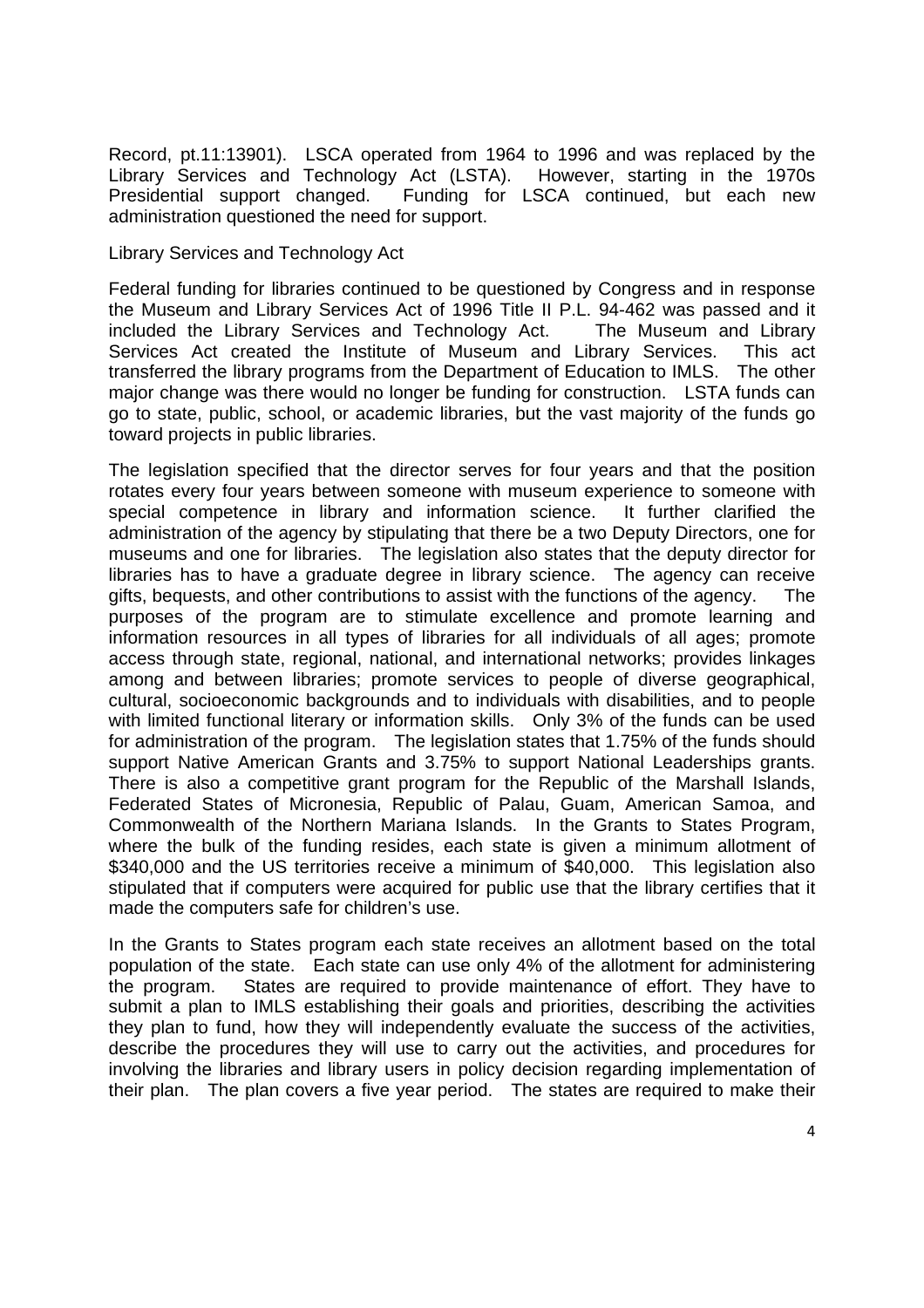plan public. The next plans will cover 2013-2017. In the last statistical survey of the state libraries, which covered fiscal year 2010, the total expenditures of state library agencies was over \$1 billion. Of that total \$171,751,000 were federal funds, \$861,581,000 were state funds and \$37,031,000 were other funds. Other revenues are from local, regional or multijurisdictional sources, private sources such as foundations, Friends groups, and corporations or revenue generated by fines and fees for service. (FY 2010 SLAA survey, pg. 84) As these figures illustrate, State and local funds make up the majority of funds used to developed libraries in the U.S. While construction is no longer funded with federal funds, state and local jurisdictions are still spending their own funds for this purpose. Library construction as reported in the State Library Survey for fiscal year 2010 shows that \$35,799,000 was spent on construction in the 50 states and DC. The move away from construction to the use of technology was a major shift in funding priorities for libraries in the U.S. Now federal funds were to emphasize the effective use of technology in library services and to continue to provide funds for the underserved.

As a result of this legislative change, many state libraries developed projects that included computer software and hardware. Other services including interlibrary loan, shared catalogs, training classes for staff, literacy and reading programs, digitization of collections, and statewide database licensing and purchasing are just some of the projects funded with LSTA. The basic activities of LSTA help to put technological infrastructures in place, train staff to provide services using the new technology, and provide literacy and cultural programs for people of all age. Many state libraries use their allotment to support Libraries for the Blind and Handicapped. Currently, 40 states and DC support this activity.

The legislation suggests that state library administrative agencies (SLAAs), this is the formal terminology for the state libraries in the legislation, may establish a state advisory council with broad representation to assist them in administering the program. A council can include public, school, academic, special, and institutional libraries and libraries serving individuals with disabilities. The federal government monitors state library activities to be sure that funds are going toward the legislative priorities and that other federal rules regarding nondiscrimination are enforced. Importantly, the state library decides what the best use of the funds within the established legislative priorities.

The National Leadership Grants are designed to increase education and training in library science including graduate fellowships, traineeships, institutes, or other programs. There are research and demonstration grants to enhance library services through the effective and efficient use of technology. Advancing digital resources and collaborative projects are also supported. There is a national competition for these grants held with review panels made up of experts in the field who recommend proposals for approval by IMLS. Final approval is given by the Director of IMLS.

There is a grant program for Native Americans and Native Hawaiians and the Laura Bush Program which funds library education and training. From 2003 to 2012 the funding was \$36,129,000 for the Native American program, \$197,890,000 for the Laura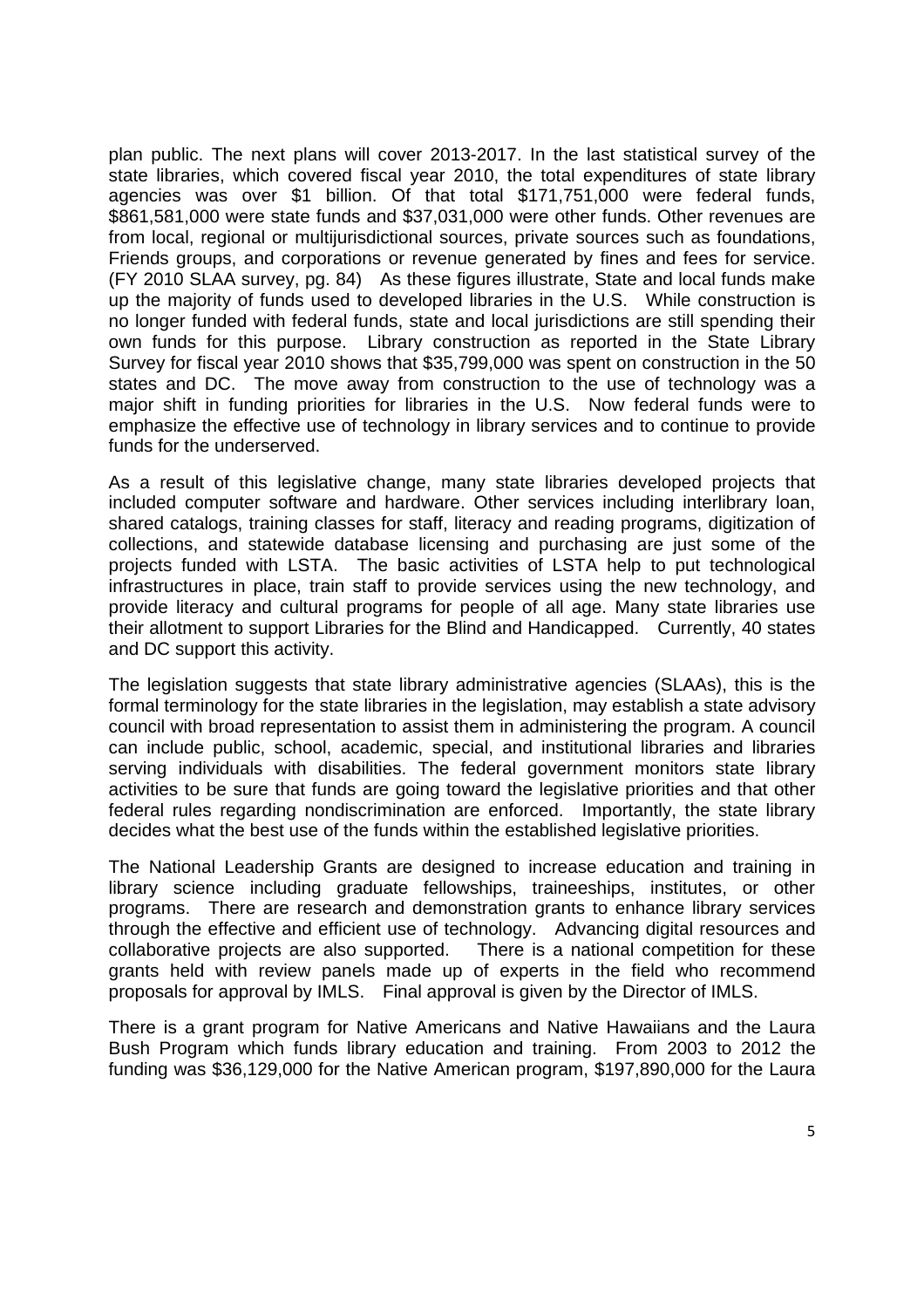Bush program, \$120,527,000 for the National Leaderships Grants, and \$1.6 billion for Grants to States.

#### Museum and Library Services Act of 2003 P.L. 108-81

The Museum and Library Services Act of 2003 updated the Act from 1996. Due to the increasing demand to justify federal spending, this legislation states that the director should published analyses of the impact of the legislation, identify trends, report on effectiveness, and identify best practices. It also increased the basic grant to a state library to \$680,000 and \$60,000 for the territories. Emphasis is on services that target persons having difficulty using a library and underserved communities whether they are in urban or rural areas, including children through 17 years of age, from families with incomes below the poverty line. In addition the National Leadership Grants continued to cover education and training but also added recruitment to its funding goals. The Reauthorization of Museum and Library Services Act of 2010 (P.L. 111-340) allows IMLS to continue its work. President Obama signed this act in December 2010.

#### College and School Libraries

The year 1965 was significant for academic and school libraries. The Higher Education Act of 1965 Title II B (P.L. 89-329) was passed providing assistance to college and university libraries. These institutions received a total of \$45,905,720 from 1966 through 1994. The funding provided training and 1,474 doctoral, 282 post-master, 3,365 master, 16 bachelor, 53 associate, and 77 traineeships were awarded (Fry, pg. 302).

Federal school library support also began in 1965. School Library Standards had been written as early as 1918. However, the 1960s Standards for School Library Programs prepared by the American Association of School Librarians (AASL) resulted in federal legislation to support school libraries. The American Association of School Librarians conducted an extensive campaign to familiarize school personnel with the importance of school library programs and the role that standards could play in improving them (Michie, pg. 8-9). This helped to garner support for school library legislation and in 1965 President Lyndon Johnson's administration passed the Elementary and Secondary Education Act Title II P.L. 89-10. For the first time direct federal assistance for the acquisition of school library resources, textbooks, and other instructional materials was supported by the federal government. Title II provided direct assistance for school periodicals, books, audiovisual materials, and other library materials. This was a formula grant and each state received funds based on the number of public and private school students enrolled. The U.S. Office of Education was responsible for this program and each state had to submit a plan for approval. In 1996 the legislation was amended and states could use five percent of their grants, or \$50,000, whichever was greater, to finance the administration of the program. Altogether, 49% of all public schools reported that ESEA Title II had a substantial influence on the establishment and growth of school libraries. (Michie, pg. 5)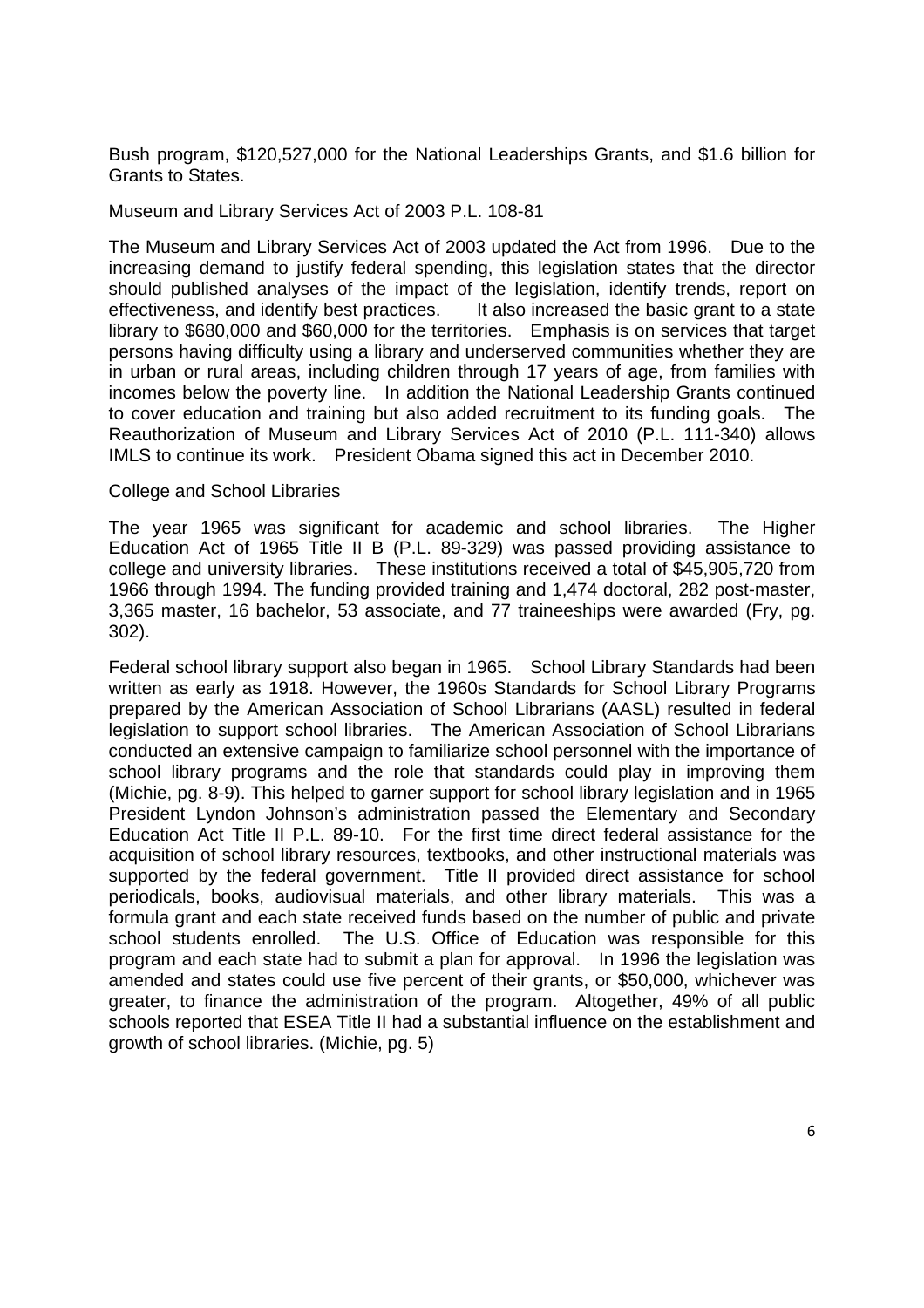The current school legislation is called the No Child Left Behind Act of 2001 and includes the Improving Literacy Through School Libraries (Subpart 4 Sec. 1251). This legislation provides for increasing access to school library materials. It states that scientifically based research should be used to implement effective school media programs and to evaluate the quality and impact of activities. Funds were to acquire up-to-date school libraries media resources, acquire advanced technology, develop and enhance information literacy, information retrieval, and critical thinking skills of students. It would facilitate Internet links and resource-sharing networks among schools and school library media centers, public and academic libraries; provide professional development for school library media specialists, and activities that foster increased collaboration between school library media specialists, teachers, and administrators. It was replaced this year by Innovative Approaches to Literacy which it provides \$14.3 million for school libraries (Library Hotline).

# Medical Libraries

In 1944 the American Library Association criticized the Library of the Office of the Surgeon General of the Army and made recommendations for improvement. The Medical Library Association also pushed for changes, but it wasn't until August 1956 that P.L. 84-941 The National Library of Medicine Act, an amendment to Title II of the Public Health Service Act, renamed the National Library of Medicine and put it under the Public Health Service. In the 1960s, the National Library of Medicine commissioned studies on the needs of medical school libraries and requested assistance from the Medical Library Association to collect data and statistics on problems facing medical libraries (Cummings, pg.377). This helped to bring about the Medical Library Assistance Act of 1965(P.L. 89-291) which provided funds for improving and expanding basic resources, training in medical library sciences, construction, special scientific projects, research and development in medical library science and related fields, establishment of regional medical libraries, biomedical publications, and regional branches of the National Library of Medicine. The National Library of Medicine chose not to establish its own regional branches, but chose to support regional services through existing libraries. This program is now called the National Network of Libraries of Medicine. There are eight regional offices working together to assist in proving health resources across the country.

## U.S. National Commission on Libraries and Information Science

By 1970 professional library associations were making their influence felt and P.L. 91- 345 was passed to establish an independent agency to advice the President and Congress, as well as other federal, state, local, and private agencies on national and international library and information policies. It was authorized to : conduct studies, surveys, and analyses of the library and informational needs of the nation; appraise the adequacies and deficiencies of current library and information resources and services; evaluate the effectiveness of current library and information science programs; develop overall plans for meeting national library and information needs; and promote research and development activities which will extend and improve the nation's library and information-handling capability. It was composed of 14 part-time members, appointed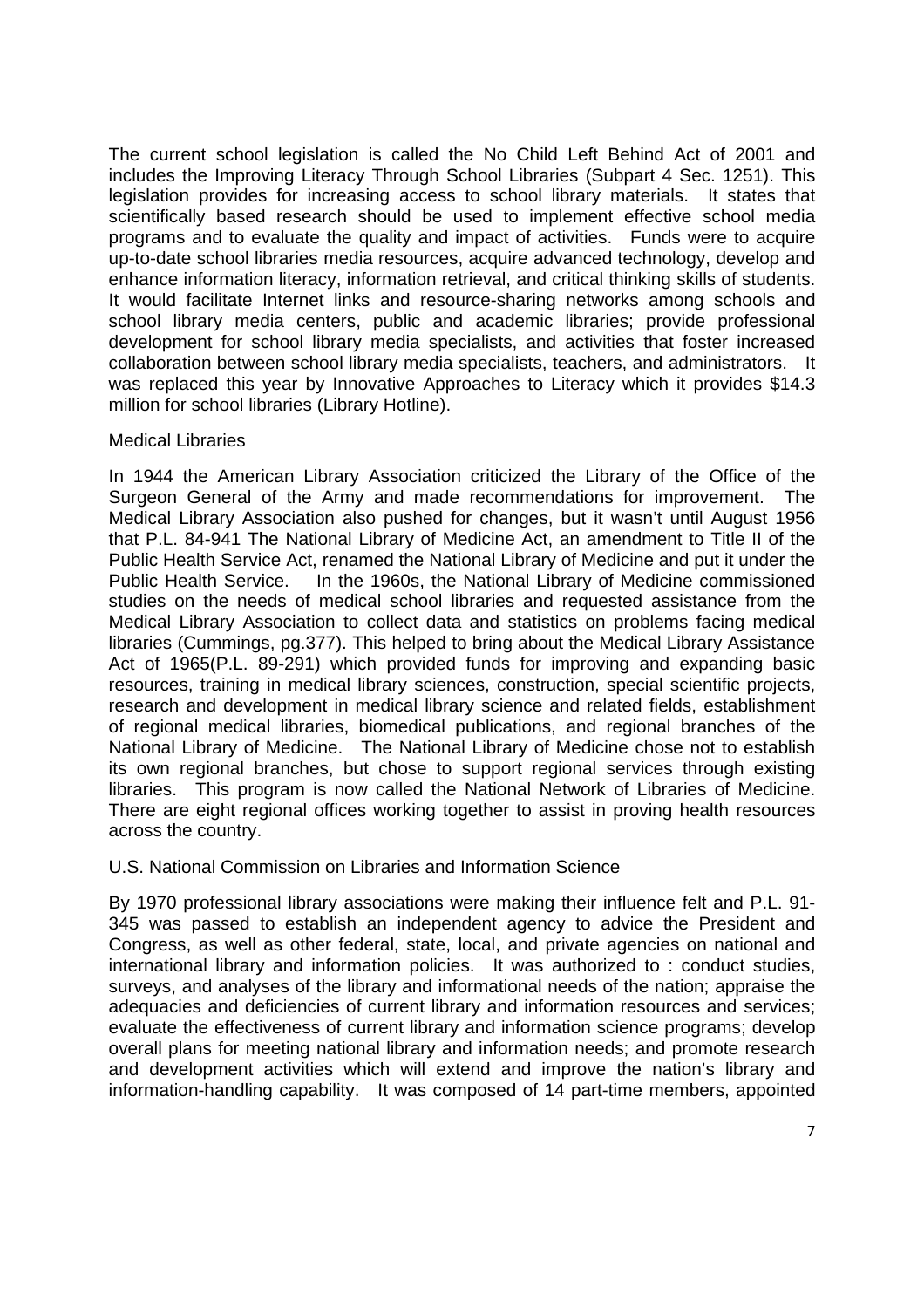by the President. It's funding rarely exceeded \$1 million. During its existence it issued over 70 reports that were the product of surveys, studies, forums, hearings, task forces and conferences. NCLIS played a role in the transformation of the Library Services and Construction Act into the Library Services and Technology Act. The IMLS assumed the policy responsibilities of NCLIS in 2008. At the same time, the Department of Education transferred two statistical surveys, the Public Library Survey and the State Library Survey to IMLS.

There are a number of challenges for the future including the financial crisis which has caused legislators to ask whether libraries will remain a priority; the aging of the population and their changing needs especially in regard to health care and its costs; and the viewpoint of the younger generation who may not view the professional organizations and the library structures that are currently in place as essential for their life. Since the arrival of Internet publishing, collection building and maintenance, and accessing information has changed dramatically. Currently, I have an iPhone and I can ask it a question through a service called Siri and it provides an answer. Does it give correct answers? Not often, yet it is competition for libraries. Will the younger generation understand the limitations of this service and the long term ramifications of receiving information from a for-profit source? This is a key question and only time will tell. The library field has worked hard to share its values of open, public access to information and to make materials available for free or minimal costs. This has allowed many people to be lifelong learners. Will this continue to take place in America? That remains to be seen.

Federal funding for library services has been seen as a tool for innovation, experimentation, supplementation, and stimulation of library development. The American Library Association, the American Association of School Libraries, and the Medical Library Association are just some of the organizations that have been instrumental in getting support for library legislation. Their members come together to discuss and develop legislative agendas to assure that the American public has full access to a wide range of information. Through local chapters and by working with state library organizations, the associations have been able to assist librarians trying to learn how to obtain funding for libraries.

Looking back over the 20th century, which saw so much growth in the development of libraries and information services in the United States, it is striking to realize how much librarians from the World War II generation laid the foundation of the information highway. They created strong library organizations that clarified to national political leaders the importance of library services. Today, those library organizations continue to provide leadership for the advancement of library services. Their leadership will continue even as the tools and techniques for accessing information are changing in the  $21<sup>st</sup>$  century. It will be the responsibility of the next generation of library leaders to see to it that the federal government continues to play an active role in library development and to guarantee that all citizens have access to information.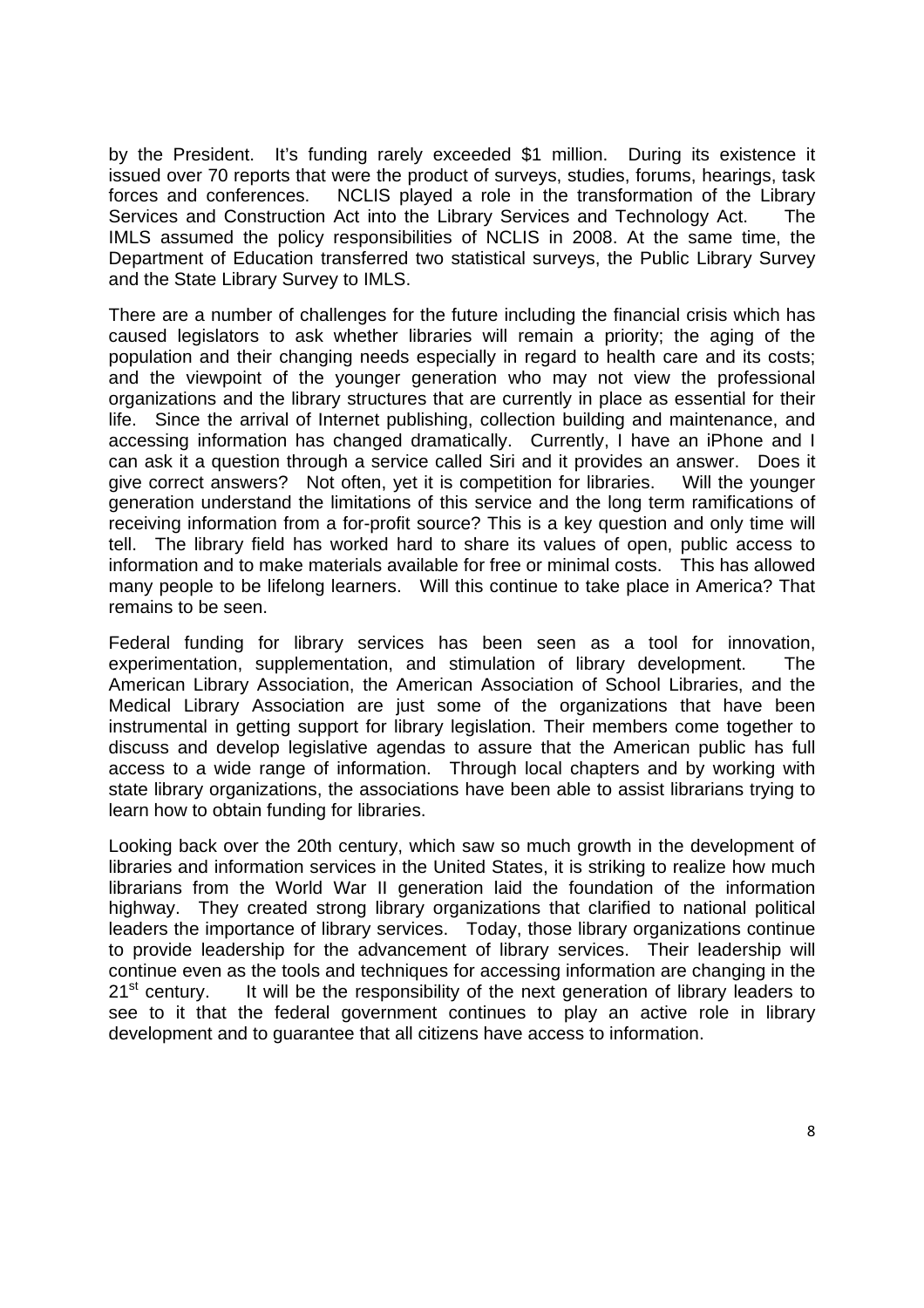#### **References**

Bogart, Dave. Ed. Library and Book Trade Almanac. 56<sup>th</sup>ed. Medford, New Jersey: Information Today, Inc. 2011.

Casey, Genevieve M. Administration of State and Federal Funds for Library Development. Library Trends, Fall 1978 v.27 No 2. pg. 145-163.

Cummings, Martin M. MD. and Corning Mary E. The Medical Library Assistance Act: An Analysis of the NLM Extramural Programs, 1965-1970. In Bulletin of the Medical Library Association 59(3), July, 1971, pp. 375-391.

Davenport, Nancy and Judith Russell. Meeting the Information Needs of the American People: Past Actions and Future Initiatives. U. S. National Commission on Libraries and Information Science. Washington, DC. March, 2008.

Federal Depository Library Program P.L. 87-579.

Frantz, John C. and Nathan M. Cohen. The Federal Government and Public Libraries: A Ten-Year Partnership Fiscal Years 1957-1966. Illinois State Library.

Fry, Ray. M. U. S. Department of Education Library Programs, pg. 292-352 in Bowker Annual. R.R. Bowker, 1995.

Havlik, Robert J. "The Library Services Branch of the U.S. Office of Education: its Creation, Growth, and Transformation" in Library History Seminar No. 3 Proceedings, 1968, pp. 112-123.

Himmel, Ethel E. and William J. Wilson. The Functions and Roles of State Library Agencies. Chicago, ALA, 2000.

Hopkins, D. M. and Butler, R.P. The Federal Roles in support of School Library Media Centers. Chicago: American Library Association, 1991.

Innovative Approaches to Literacy. Library Hotline v. 41(18) May 7, 2012

Improving Literacy through School Libraries subpart 4 sec 1251 http://www.2ed.gov/policy/elsec/leg/esae02/pg7.html

Jones, M.L. Survey of School Media Standards. Washington, DC: U.S. Government Printing Office, 1977.

Lane, Rodney. P. The Role of the State in the Development of Public Library Services. Division of Library Programs U.S. Office of Education, 1974.

Lancour, Harold. Summary. In In The Impact of the Library Services Act: Progress and Potential. Allerton Park Institute No. 8 University of Illinois Graduate School of Library Science, 1962 pp113-119.

Michie, J. S. and Holton, B.A. Fifty Years of Supporting Children's Learning. A History of Public School Libraries and Federal Legislation from 1953-2000. (NCES 2005-311)